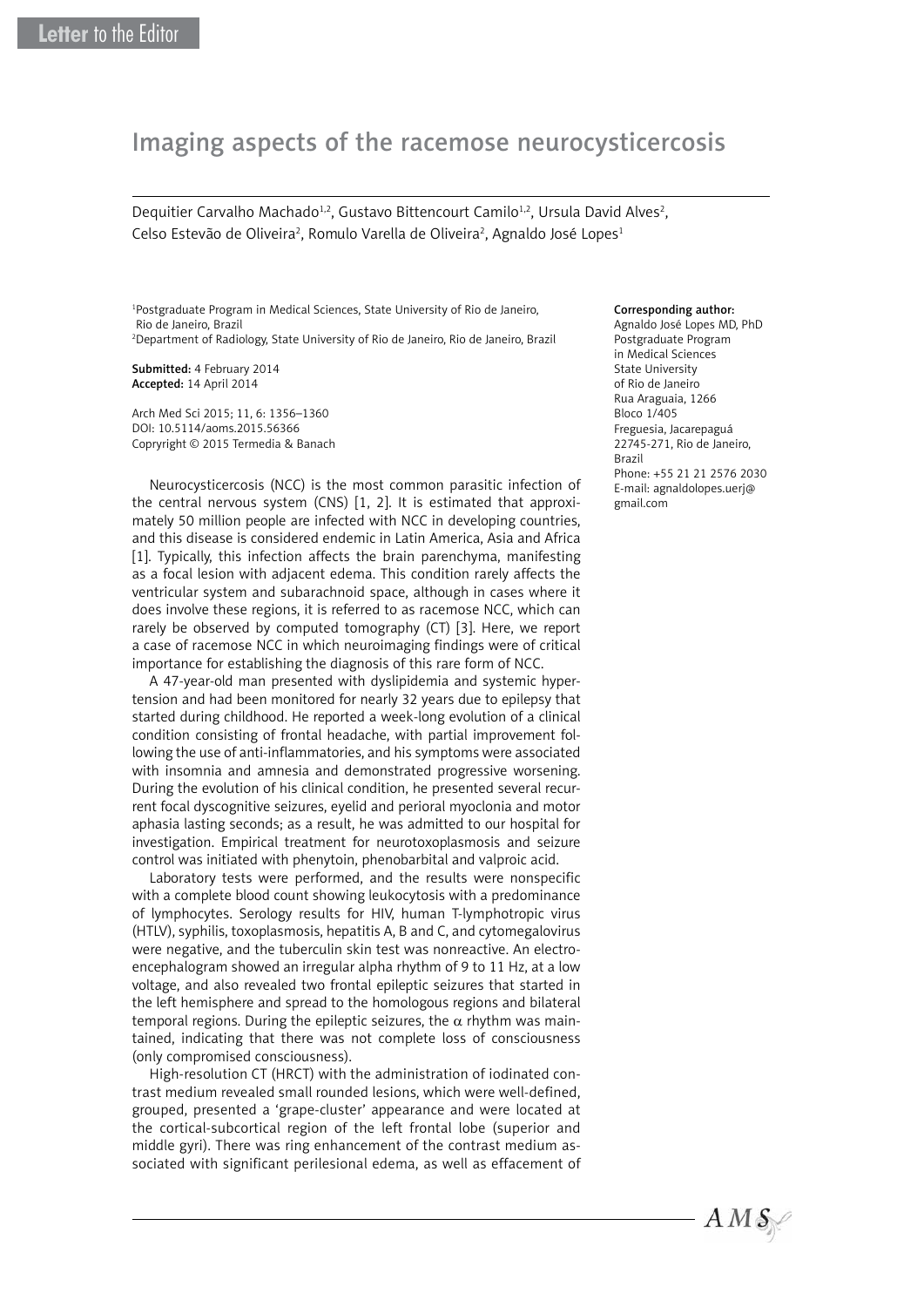the adjacent cortical sulci and the corresponding lateral ventricle which caused contralateral deviation from the midline at approximately 0.8 cm. One of the lesions showed gross calcifications (Figure 1). Imaging aspects were compatible with racemose NCC at the granular nodular and calcified nodular stages. At this time, treatment for NCC was initiated with albendazole and dexamethasone.

Two days after HRCT, magnetic resonance imaging (MRI) was performed to obtain T1-, T2-, T2\*- and fluid-attenuated inversion recovery (FLAIR)-weighted sequences before and after the use of contrast medium. These images showed multinodular intra-axial lesions located at the left frontal lobe and the cortical-subcortical region, which were isointense and presented markedly hypointense halos on T2 and an intermediate signal and intense enhancement on T1. There was also severe perilesional edema with a fronto-parietal distribution (Figure 2). These imaging aspects were again consistent with racemose NCC.

Surgical brain biopsy of the left frontal region was performed, and two fragments with a hard consistency and light-brown color were collected. Microscopic analysis showed chronic inflammation with regions of focal necrosis and microabscesses. Although these findings were nonspecific, the clinical aspect was considered compatible with NCC. After histopathological analysis, treatment for neurotoxoplasmosis was interrupted, and treatment for NCC was maintained. The patient presented clinical improvement and was discharged 41 days after admission; he continued to receive valproic acid and achieved adequate control of his epileptic seizures.

Neurocysticercosis is a zoonosis caused by *Taenia solium*, for which humans serve as the only definitive host. Neurocysticercosis occurs when humans act as an intermediate host, acquiring parasite eggs through the ingestion of contaminated food. In this case, the larvae, in the form of cysticerci, are deposited in the nervous tissue [2, 4]. The clinical manifestations are nonspecific and vary according to the location, size and number of cysts, as well as the immune response of the patient [2]. However, most patients with NCC present seizures.

The cysticerci may develop into two forms in the nervous system, including the cellulosae and racemose forms. The cellulosae form is the most common, where spherical vesicles of 1 to 2 cm may be observed at the cortical-subcortical interface. In this form, a discrete chronic inflammatory reaction occurs. In the racemose form, the cysticerci are located at the basal cisterns or the ventricular and subarachnoid spaces and usually present a multilobular vesicular form with a mass effect [4].

The development of modern neuroimaging techniques has dramatically altered the accuracy of NCC diagnosis, which may be associated with several neurological syndromes [5–7]. In racemose NCC, the lesions typically present a cystic aspect with a 'grape-cluster' appearance when reaching large sizes; these characteristics led to the term racemose NCC. This condition is associated with an intense inflammatory reaction, fibrosis and progressive thickening of the leptomeninges [8].



Figure 1. Cortical-subcortical left frontal lesion intermingled with gross calcification and edema/infiltration in the surrounding area, compressing the lateral ventricles and displacing the midline structures. A – Axial HRCT of the skull without contrast (W: 45; C: 90) demonstrating a left frontal lesion intermingled with gross calcification and edema/infiltration in the surrounding area. **B** – Axial HRCT of the skull after contrast (W: 45; C: 90) demonstrating multinodular lesions with intense enhancement of the ring type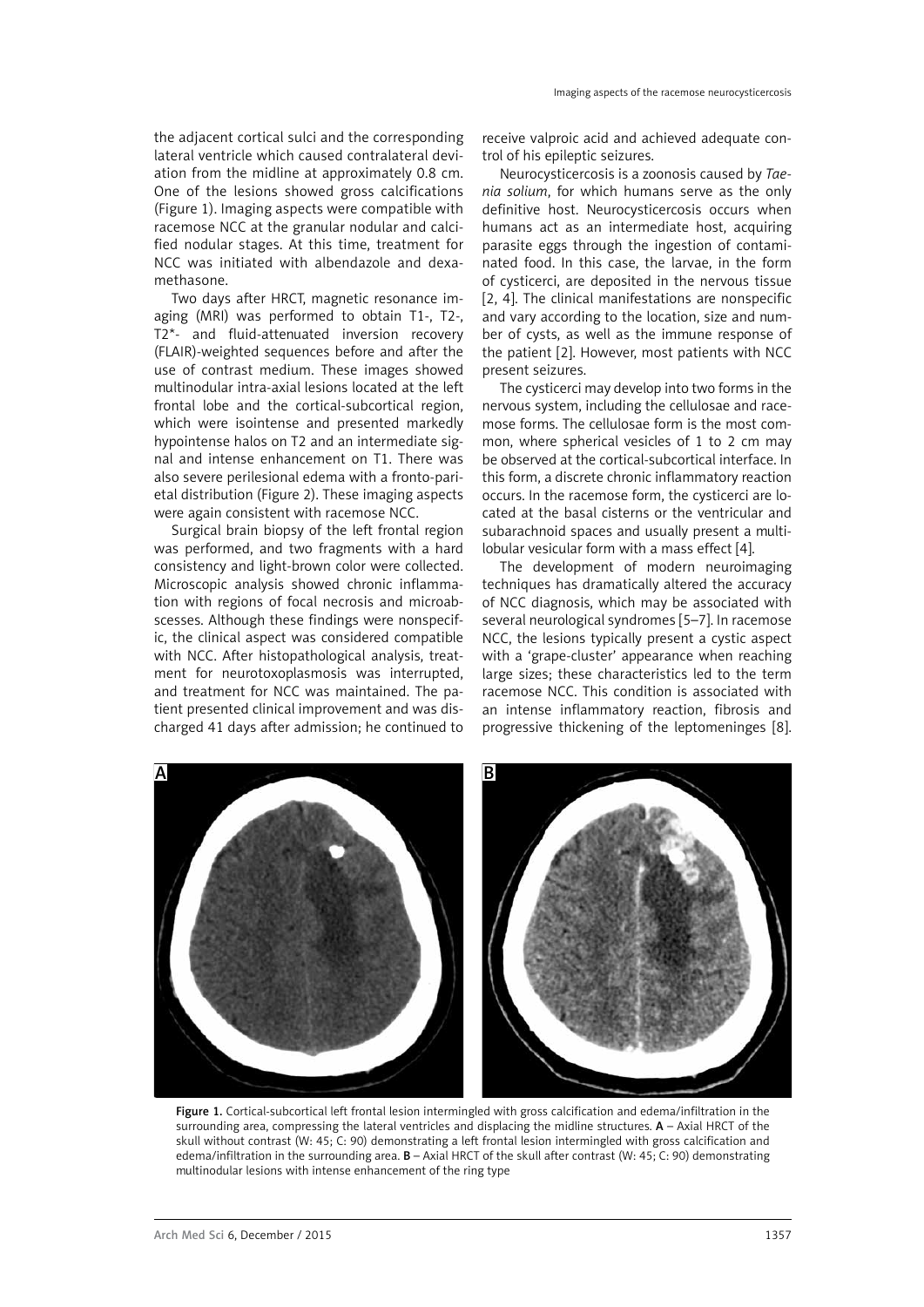

Figure 2. Magnetic resonance images of the skull with FLAIR- $(A)$ ,  $T^*$ - $(B)$ ,  $T^2$ - $(C)$  and T1- weighted sequences  $(D)$ following the intravenous administration of gadolinium. The sequence of images shows multinodular intra-axial lesions with a 'grape-cluster' appearance, which were isointense and demonstrated markedly hypointense halos on T2 and an intermediate signal with intense enhancement on T1. These lesions were located in the left frontal lobe and cortical-subcortical region. There was intense perilesional edema with a fronto-parietal distribution

In approximately 50–60% of cases, there is obstruction of the cerebrospinal fluid flow, resulting in hydrocephaly and progressive intracranial hypertension. Moreover, death occurs in over 20% of such cases, and this is therefore considered a malignant form of NCC [9, 10].

Computed tomography and MRI provide objective evidence concerning the number, topography and involution stage of the lesions [11]. Cystic lesions located within the cerebrospinal fluid cisterns usually have a multilobular appearance, tend to displace neighboring structures and behave as lesions with a mass effect [8]. Magnetic resonance imaging is the most valuable non-invasive method to demonstrate segmental narrowing or occlusion of intracranial arteries in patients with subarachnoid NCC [12]. However, cysts tend to demonstrate an intensity signal similar to that of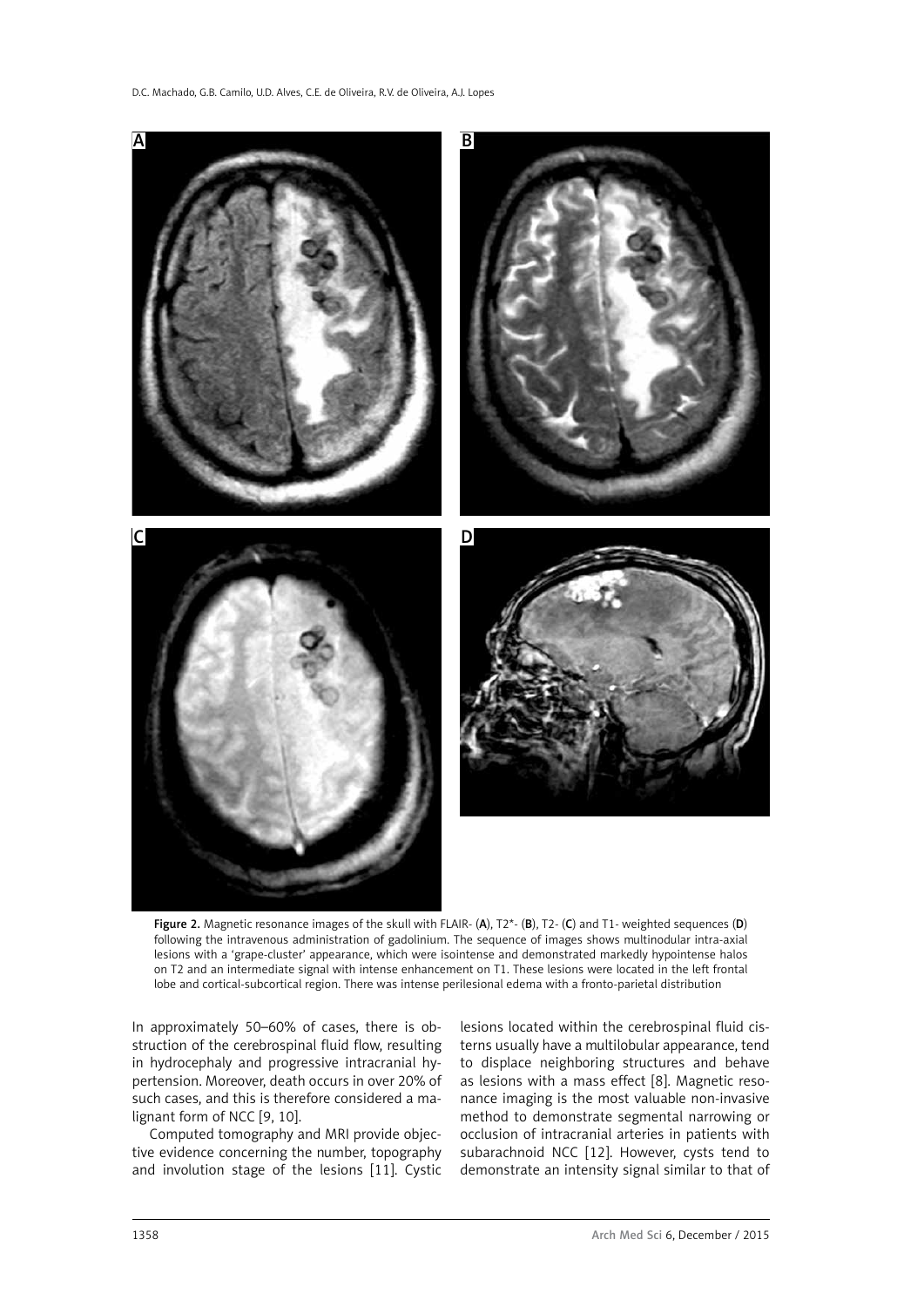the cerebrospinal fluid and usually do not show significant enhancement after the use of gadolinium. In CT, cysticerci appear as hypodense lesions that distort the ventricular system causing asymmetric hydrocephaly [13–15]. According to an evolutionary point of view, parenchymal NCC may be divided into the following four stages: (1) the *vesicular stage*, characterized by the presence of a scolex within the cyst and the absence of enhancement of the cyst wall; (2) the *colloidal vesicular stage*, characterized by thick fluid inside the cyst, a ring-enhancing lesion and loss of scolex; (3) the *granular nodular stage*, characterized by enhancement of the nodular lesion or a small ring-enhancing lesion; and (4) the *nodular calcified stage*, in which small, calcified granulomatous lesions can be seen [11].

There is a rather wide range of differential diagnoses of NCC. In the *vesicular stage* of this disease, the scolex is visible; its appearance is typical and practically pathognomonic. However, if the scolex is not detected, the following alternative features should be considered: widened perivascular spaces and neuroglial cysts in cases involving intraparenchymal lesions; ependymal cysts and choroid plexus cysts at intraventricular sites; and subarachnoid cysts and epidermoid cysts at other extra-axial locations [16, 17]. In the *colloidal vesicular stage* of NCC, cystic metastases and primary neoplasms should be considered; these lesions are typically heterogeneous and have irregular margins, facilitating differential diagnosis in most cases [18]. Particular attention should be devoted to the possibility of pyogenic brain abscesses due to these abscesses' cortico-subcortical location, heterogeneous content and thin contrast-enhanced capsules. Among potential types of infections, fungal, parasitic and mycobacterial infections may present as low-density lesions with peripheral enhancement in CT [17, 18]. In addition to the aforementioned types of infections, subacute infarcts and parenchymal hematomas could exhibit ring-like enhanced lesions similar to NCC-related lesions in certain cases [16, 18, 19]. In the *granular nodular stage* of NCC, the main imaging characteristics for differential diagnosis include early stage granulomatous diseases and metastases that present as contrast-enhanced nodular lesions [16–20]. Finally, in the *nodular calcified stage*, late-stage granulomatous disease and tuberous sclerosis are the main conditions that should be considered in differential diagnoses of NCC [21–23].

In conclusion, the present case report describes a rare form of NCC. The lesions extended from the periventricular region to the cortical-subcortical interface, indicating a case of racemose NCC with an atypical location that was in the most chronic stage of the disease. Thus, we emphasize the

need to explore neuroimaging methods to more comprehensively characterize the involvement of the CNS in this condition.

## Conflict of interest

The authors declare no conflict of interest.

## References

- 1. Guimarães RR, Orsini M, Guimarães RR, et al. Neurocysticercosis: an old disease update. Rev Neurocienc 2010; 18: 581-94.
- 2. Kim SW, Kim MK, Oh SM, Park SH. Racemose cyzticercosis in the cerebral hemisphere. J Korean Neurosurg Soc 2010; 48: 59-61.
- 3. Mittal P, Mittal G. Intraventricular and subarachnoid racemose cysticercosis. Trop Parasitol 2011; 1: 111-2.
- 4. Kumar V, Abbas AK, Fausto N. Robbins and Cotran: pathologic basis of disease. 8th ed. Rio de Janeiro: Elsevier 2007; 1480.
- 5. Carpio A, Escobar A, Hauser WA. Cysticercosis and epilepsy: a critical review. Epilepsia 1998; 39: 1025-40.
- 6. García HH, Del Brutto OH. Imaging findings in neurocysticercosis. Acta Tropica 2003; 87: 71-8.
- 7. García HH, Del Brutto OH, Nash TE, White AC Jr, Tsang VC, Gilman RH. New concepts in the diagnosis and management of neurocysticercosis (Taenia solium). Am J Trop Med Hyg 2005; 72: 3-9.
- 8. Fleury A, Carrillo-Mezo R, Flisser A, Sciutto E, Corona T. Subarachnoid basal neurocysticercosis: a focus on the most severe form of the disease. Expert Rev Anti Infect Ther 2011; 9: 123-33.
- 9. Pittella JEH. Neurocysticercosis. Brain Pathol 1997; 7: 681-93.
- 10. Estañol B, Corona T, Abad P. A prognostic classification of cerebral cysticercosis: therapeutic implications. J Neurol Neurosurg Psychiatry 1986; 49: 1131-4.
- 11. Lerner A, Shiroishi MS, Zee CS, Law M, Go JL. Imaging of neurocysticercosis. Neuroimaging Clin N Am 2012; 22: 659-76.
- 12. Del Brutto OH. Stroke and vasculitis in patients with cysticercosis. In: Uncommon causes of stroke. Caplan LR (ed.). Cambridge University Press, New York 2008; 53-8.
- 13. Lucato LT, Guedes MS, Sato JR, Bacheschi LA, Machado LR, Leite CC. The role of conventional MR imaging sequences in the evaluation of neurocysticercosis: impact on characterization of the scolex and lesion burden. AJNR Am J Neuroradiol 2007; 28: 1501-4.
- 14. Del Brutto OH. Neurocysticercosis: a review. Sci World J 2012; 2012: 159821.
- 15. Kimura-Hayama ET, Higuera JA, Corona-Cedillo R, et al. Neurocysticercosis: radiologic-pathologic correlation. RadioGraphics 2010; 30: 1705-19.
- 16. do Amaral LL, Ferreira RM, Rocha AJ, Ferreira NP. Neurocysticercosis: evaluation with advanced magnetic resonance techniques and atypical forms. Top Magn Reson Imaging 2005; 16: 127-44.
- 17. Osborn AG, Preece MT. Intracranial cysts: radiologicpathologic correlation and imaging approach. Radiology 2006; 239: 650-64.
- 18. Litt AW, Mohuchi T. Case 10: neurocisticercose. Radiology 1999; 211: 472-76.
- 19. Zeng J, Zheng P, Xu J, et al. Prediction of motor function by diffusion tensor tractography in patients with basal ganglion haemorrhage. Arch Med Sci 2011; 7: 310-4.